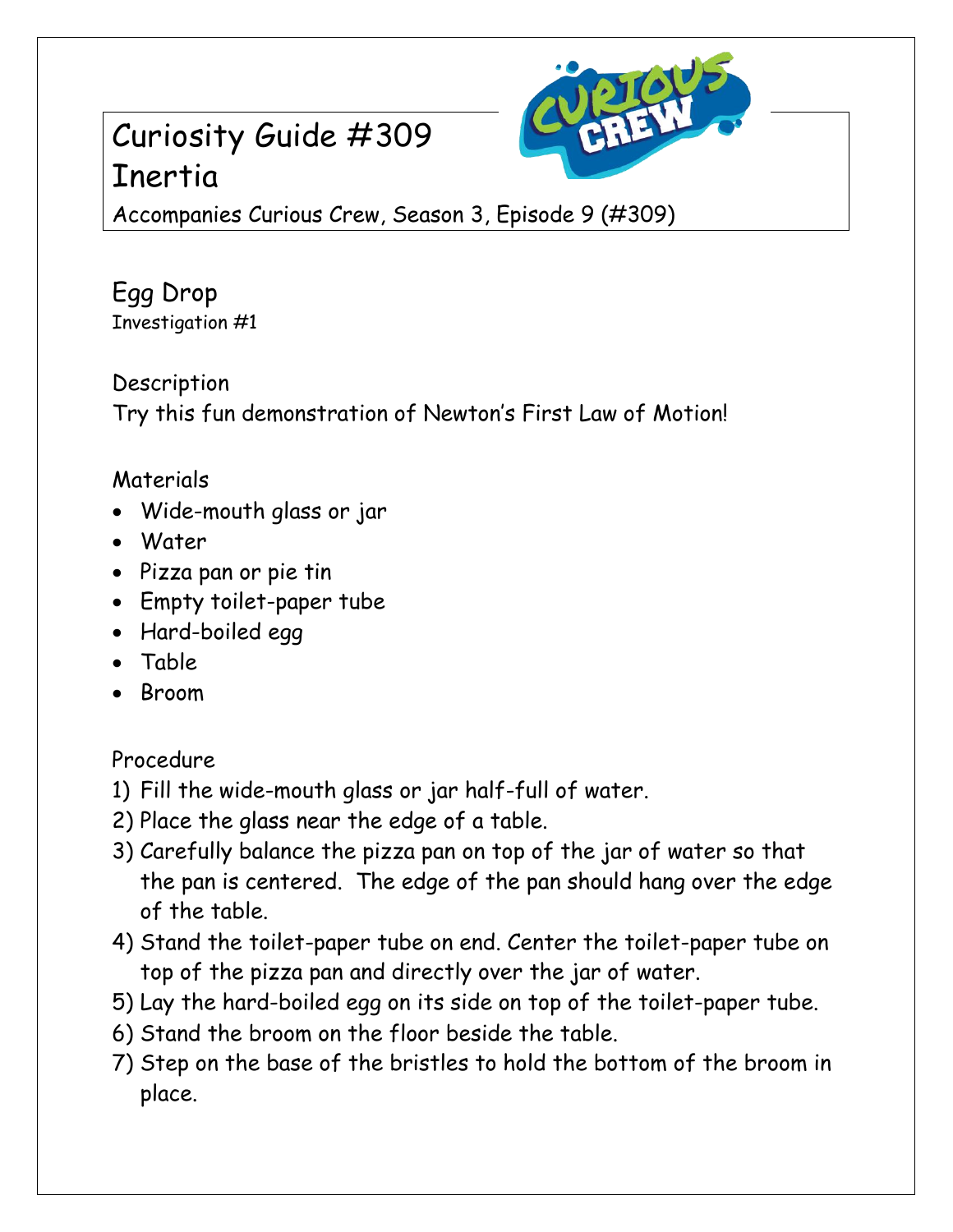8) Gently pull the broom back away from the pie pan.

9) Release the broom handle.

10)The broom should spring back and hit the edge of the pie pan.

11) What happened?

My Results

## Explanation

Could you get the egg to drop inside the jar? This is a good example of Newton's First Law of Motion or the Law of Inertia. Newton's First Law of Motion says that an object that is still or at rest will stay at rest, while an object in motion will keep moving unless another force acts on it.

At the beginning of the investigation, the egg, paper-towel tube, pan, and jar were at rest. Gravity was pulling down on each object. An opposite force, called the *normal force*, was pushing up, so nothing was moving. When the broom hit the pie pan, a new force was added. The new force caused the pan to accelerate out of the way.